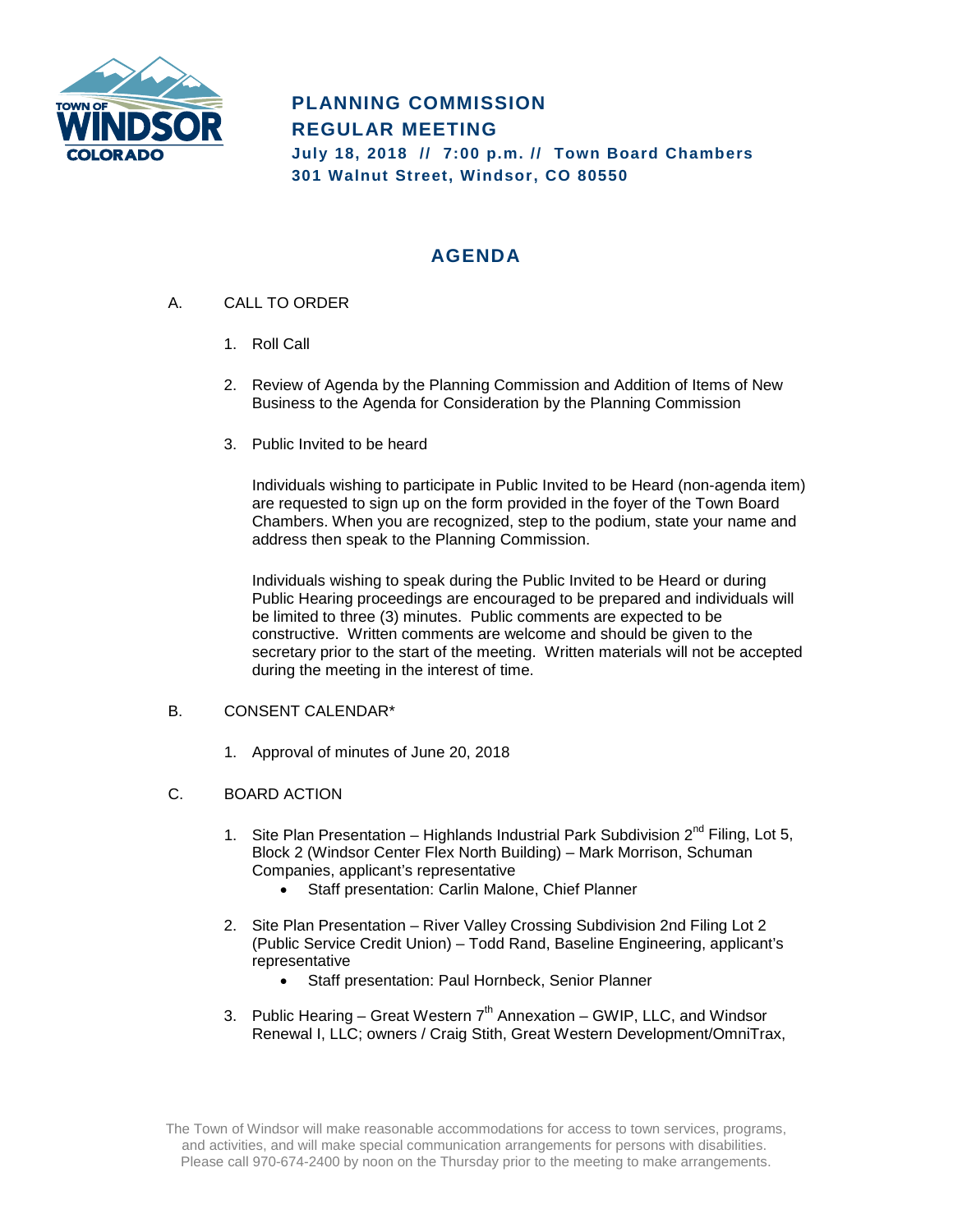applicant; Cory Rutz, Otten Johnson Robinson Neff + Ragonetti, applicant's representatives

- Quasi-judicial
- Staff presentation: Millissa Berry, Senior Planner
- 4. Recommendation to Town Board Great Western  $7<sup>th</sup>$  Annexation GWIP, LLC, Broe Land Acquisitions 10, LLC; Broe Land Acquisitions 11, LLC; and Windsor Renewal 1, LLC; owners / Craig Stith, Great Western Development/OmniTrax, applicant; Cory Rutz, Otten Johnson Robinson Neff + Ragonetti, applicant's representatives
	- Quasi-judicial
	- Staff presentation: Millissa Berry, Senior Planner
- 5. Public Hearing Rezoning Petition Ptarmigan Business Park PUD 2nd Filing Tract A – Tom Muth, Windsor Investments LTD, applicant/ Jon Sweet, TST Consulting Engineers, applicant's representative
	- Quasi-judical
	- Staff presentation: Paul Hornbeck, Senior Planner
- 6. Recommendation to Town Board Rezoning Petition Ptarmigan Business Park PUD 2nd Filing Tract A – Tom Muth, Windsor Investments LTD, applicant/ Jon Sweet, TST Consulting Engineers, applicant's representative
	- Quasi-judical
	- Staff presentation: Paul Hornbeck, Senior Planner
- 7. Preliminary Subdivision Windsor Villages at Ptarmigan Tom Muth, Windsor Investments LTD, applicant/ Jon Sweet, TST Consulting Engineers, applicant's representative
	- Quasi-judical
	- Staff presentation: Paul Hornbeck, Senior Planner
- 8. Public Hearing Rezoning Petition Valley Center Subdivision Alan Highstreet, Agrifab Colorado, LLC, applicant / Mike Maurer Olsson Associates, applicant's representative
	- Quasi-judical
	- Staff presentation: Paul Hornbeck, Senior Planner
- 9. Recommendation to Town Board Rezoning Petition Valley Center Subdivision – Alan Highstreet, Agrifab Colorado, LLC, applicant / Mike Maurer Olsson Associates, applicant's representative
	- Quasi-judical
	- Staff presentation: Paul Hornbeck, Senior Planner
- 10. Public Hearing Amendments to Sections 17-8-30 and 17-8-20 of the Windsor Municipal Code regarding proposed Administrative Site Plan Review and Procedure.
	- Legislative
	- Staff presentation: Millissa Berry, Senior Planner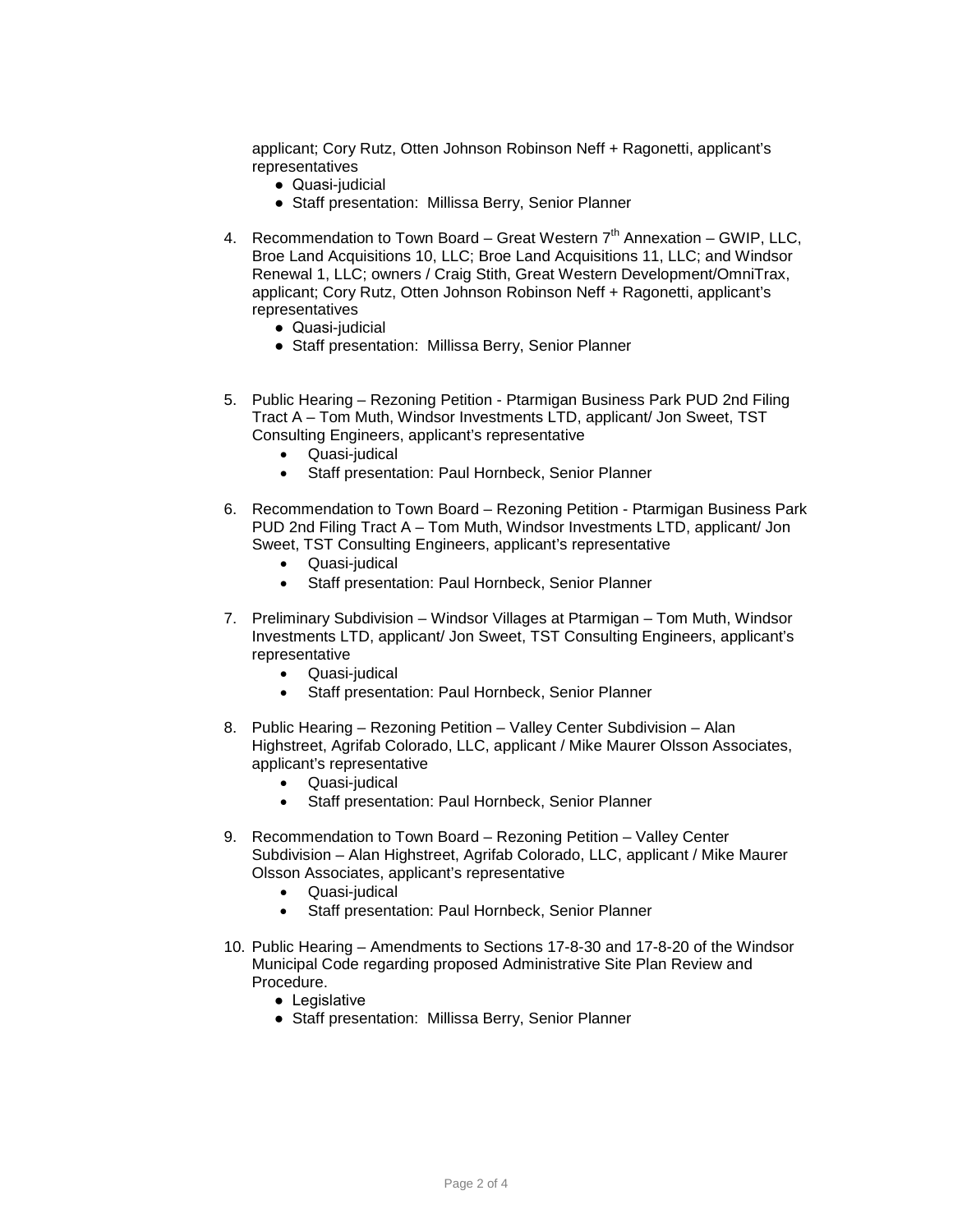- 11. Recommendation to Town Board An Ordinance Amending Sections 17-8-30 and 17-8-20 of the Windsor Municipal Code regarding proposed Administrative Site Plan Review and Procedure.
	- Legislative
	- Staff presentation: Millissa Berry, Senior Planner
- 12. Public Hearing Amendment to Section 16-10-30 of the Windsor Municipal Code regarding proposed Off-Street Parking Requirements for Multifamily Residential.
	- Legislative
	- Staff presentation: Paul Hornbeck, Senior Planner
- 13. Recommendation to Town Board An Ordinance Amending Section 16-10-30 of the Windsor Municipal Code regarding Off-Site Parking Requirements for Multifamily Residential.
	- Legislative
	- Staff presentation: Paul Hornbeck, Senior Planner
- 14. Public Hearing Amendment to Section 16-6-90 of the Windsor Municipal Code regarding proposed Minor Variance Process
	- Legislative
	- Staff presentation: Carlin Malone, Chief Planner
- 15. Recommendation to Town Board An Ordinance Amending Section 16-6-90 of the Windsor Municipal Code regarding proposed Minor Variance Process.
	- Legislative
	- Staff presentation: Carlin Malone, Chief Planner

#### D. COMMUNICATIONS

- 1. Communications from the Planning Commission
- 2. Communications from the Town Board liaison
- 3. Communications from the staff
- E. ADJOURN
- \* *Please note that items on the Consent Calendar will not be discussed unless requested by the Planning Commissioners or by applicants who have business listed on the Consent Calendar.*

#### Upcoming Meeting Dates

| Wednesday, July 18, 2018   | $7:00$ P.M. | Regular Planning Commission meeting** |
|----------------------------|-------------|---------------------------------------|
| Wednesday, August 1, 2018  | $7:00$ P.M. | Regular Planning Commission meeting** |
| Wednesday, August 15, 2018 | $7:00$ P.M. | Regular Planning Commission meeting** |